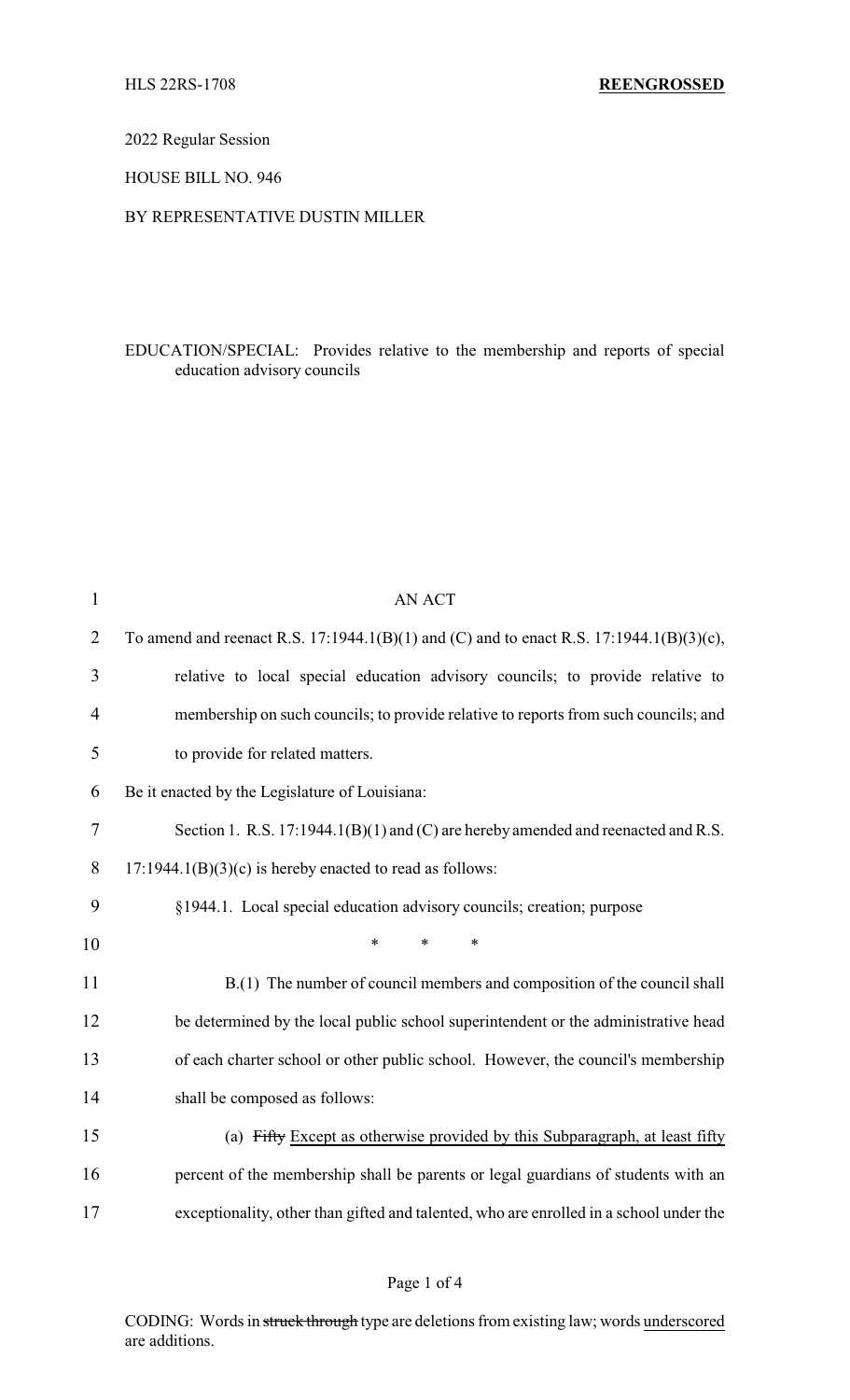| $\mathbf{1}$   | jurisdiction of or who are receiving special education services from the public school   |
|----------------|------------------------------------------------------------------------------------------|
| $\overline{2}$ | governing authority, none of whom shall be employees of the public school                |
| 3              | governing authority. One high school student with an exceptionality, other than          |
| 4              | gifted and talented, and one person who represents an entity that serves students with   |
| 5              | disabilities or families of students with disabilities and who is not an employee of the |
| 6              | school governing authority may be counted to meet the requirement of this                |
| 7              | Subparagraph.                                                                            |
| 8              | (b) Twenty-five percent of the membership shall be teachers, principals, or              |
| 9              | paraprofessionals.                                                                       |
| 10             | (c) Twenty-five At least ten percent of the membership shall be other special            |
| 11             | education stakeholders other than those provided for by Subparagraphs (a) and (c)        |
| 12             | of this Paragraph.                                                                       |
| 13             | A teacher, principal, or paraprofessional shall be appointed to any<br>(c)               |
| 14             | position on a council that is not filled by a person specified in Subparagraph (a) or    |
| 15             | (b) of this Paragraph.                                                                   |
| 16             | *<br>∗<br>∗                                                                              |
| 17             | (3)                                                                                      |
| 18             | $\ast$<br>$\ast$<br>*                                                                    |
| 19             | (c) A council should be comprised of at least eight members. If a council                |
| 20             | has fewer than eight members, the superintendent or administrative head of a charter     |
| 21             | school shall provide an explanation of his decision to establish a council with fewer    |
| 22             | than eight members. The explanation shall be provided to the council, and the            |
| 23             | council shall include it as an addendum to the report required by Subsection C of this   |
| 24             | Section.                                                                                 |
| 25             | C. Each special education advisory council shall meet at least three times a             |
| 26             | year and shall submit a written report to the local public school superintendent or the  |
| 27             | administrative head of the charter school or other public school and the Special         |
| 28             | Education Advisory Panel in May of each year regarding its activities. The local         |
| 29             | public school superintendent or the administrative head of the charter school or other   |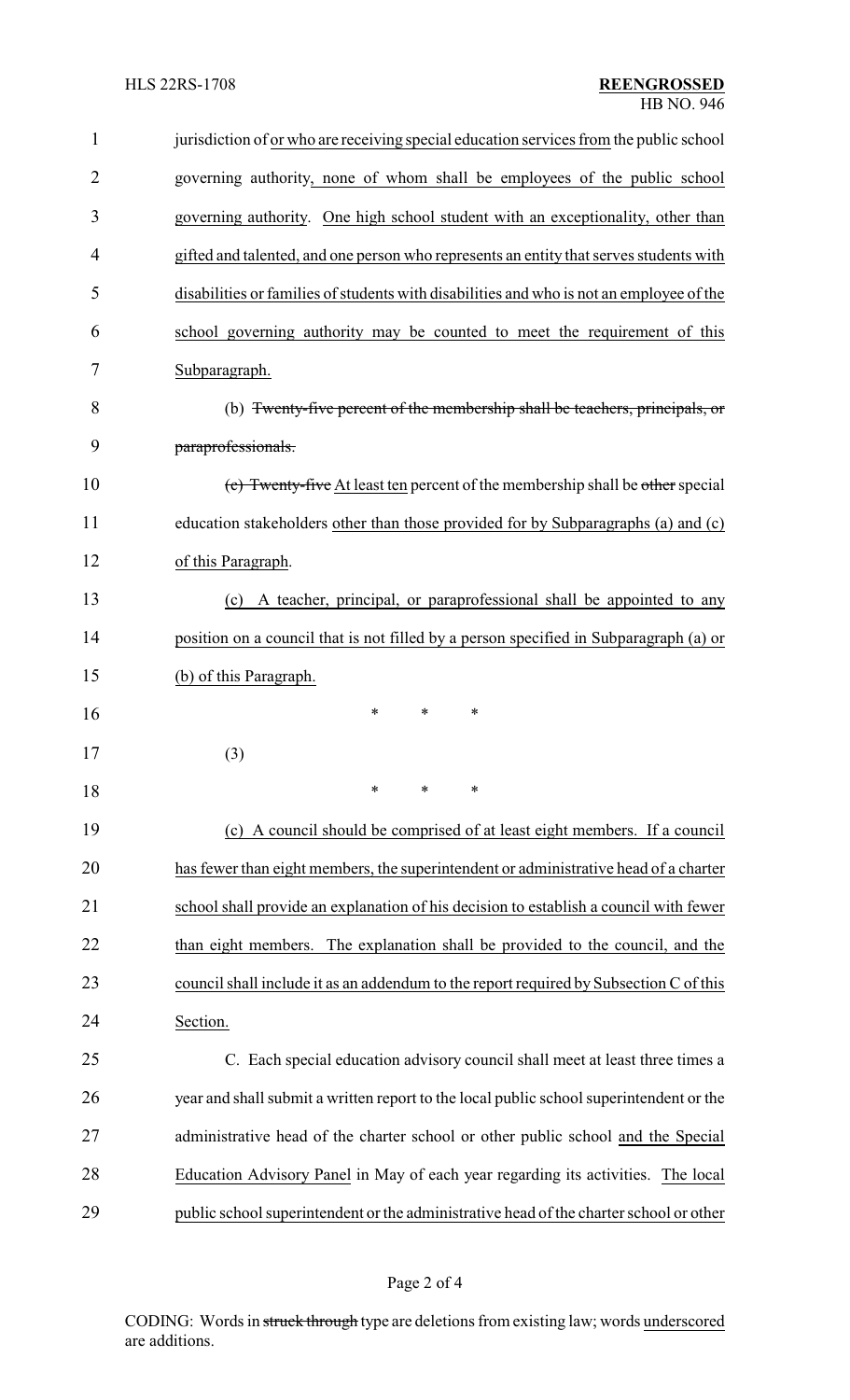| public school shall ensure that the report is posted on the district's or the school's |
|----------------------------------------------------------------------------------------|
|                                                                                        |
| website, and all such reports shall be submitted to the state Department of Education  |

3 and published on its website.

4 \* \* \* \*

## DIGEST

The digest printed below was prepared by House Legislative Services. It constitutes no part of the legislative instrument. The keyword, one-liner, abstract, and digest do not constitute part of the law or proof or indicia of legislative intent. [R.S. 1:13(B) and 24:177(E)]

| HB 946 Reengrossed | 2022 Regular Session | Dustin Miller |
|--------------------|----------------------|---------------|
|                    |                      |               |

**Abstract:** Provides relative to membership on and reports produced by local special education advisory councils, which advise public schools regarding special education.

Present law requires each local public school superintendent and the administrative head of each charter school or other public school to create a special education advisory council to provide advice and feedback regarding special education policies, procedures, and resources. Provides that such a council shall also engage in outreach activities to increase the level of knowledge, support, and collaboration with respect to special education.

Present law provides that the number of council members is determined by the authority creating the council. Proposed law retains present law but provides that if the council has fewer than eight members, the authority creating the council shall explain this decision to the council, which shall include the explanation in its report as required by proposed law.

Proposed law modifies requirements regarding groups represented on the council as follows:

(1) Parents or legal guardians of current students with an exceptionality, other than gifted and talented:

Present law requires that 50% of council membership be members of this group. Proposed law requires that *at least* 50% of council membership be members of this group, except that this group may include parents of children receiving special education services from the public school governing authority, one high school student with an exceptionality, other than gifted and talented, and one person who represents an entity that serves students with disabilities or their families. Also prohibits inclusion of school employees in this membership group.

(2) Special education stakeholders other than parents and teachers, principals, or paraprofessionals:

Present law requires that 25% of council membership be members of this group. Proposed law requires that *at least 10%* of council membership be members of this group.

(3) Teachers, principals, or paraprofessionals:

Present law requires that 25% of council membership be members of this group. Proposed law requires the balance of the council membership be appointed from this group.